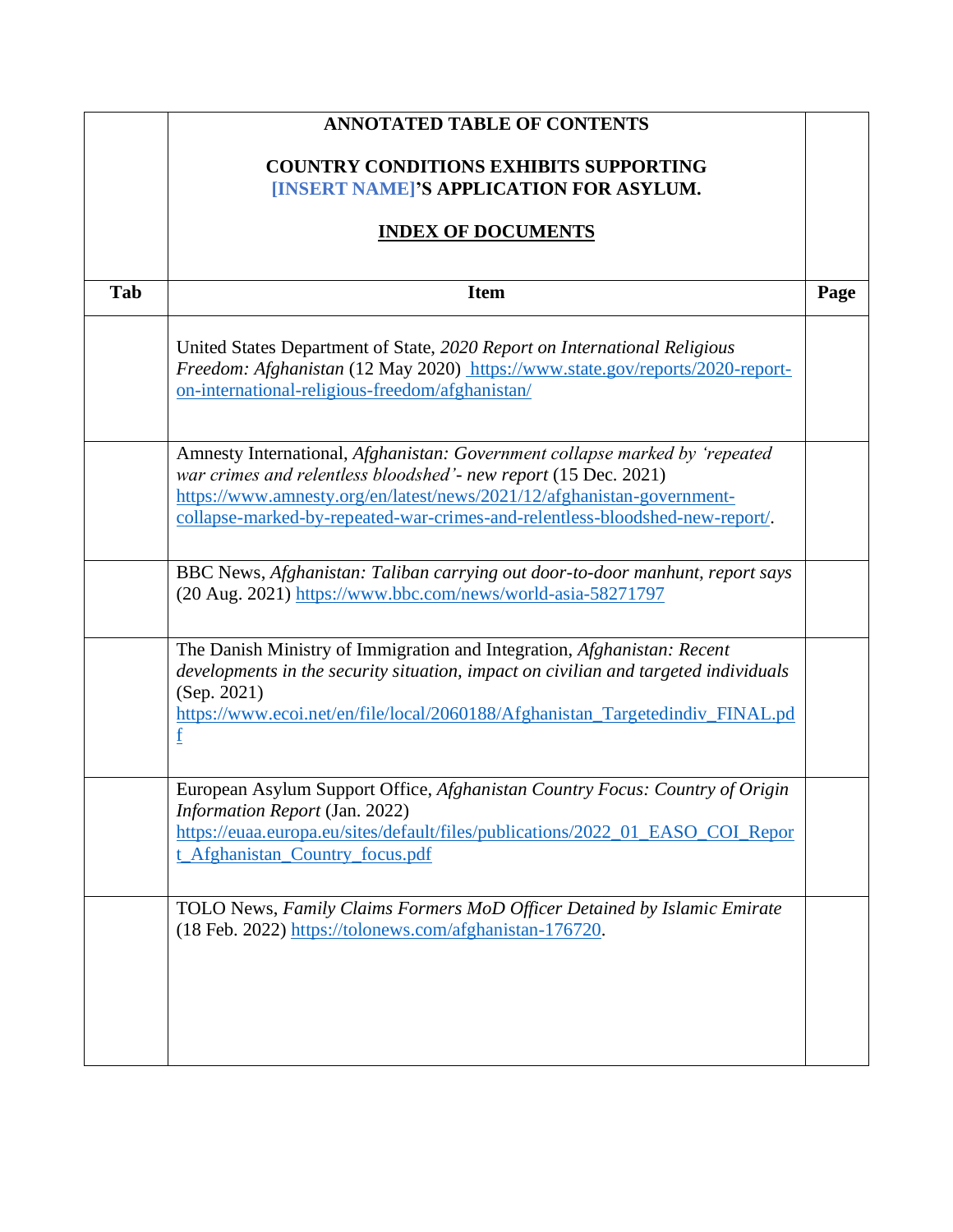| Human Rights Watch, Afghanistan Events of 2021 https://www.hrw.org/world-<br>report/2022/country-chapters/afghanistan                                                                                                                                                                |  |
|--------------------------------------------------------------------------------------------------------------------------------------------------------------------------------------------------------------------------------------------------------------------------------------|--|
| Abubakar Siddique (Gandhara), Six Months and An Eternity: Afghans Lose Hope<br>Under Taliban Rule (15 Feb. 2022) https://gandhara.rferl.org/a/six-months-<br>taliban-rule/31705236.html                                                                                              |  |
| Maryam Jami (Jurist), The Lawless Land: How Does the Taliban's Abolishing of<br>Afghan Laws Affect Citizens' Security? (10 Jan 2022)<br>https://www.jurist.org/commentary/2022/01/maryam-jami-lawlessness-taliban-<br>afghan-laws-citizens-security/                                 |  |
| Jurist Staff, Afghanistan dispatches: 'Anyone on the Taliban's blacklist is in great<br>danger.' (Oct. 2021) https://www.jurist.org/news/2021/10/afghanistan-dispatches-<br>anyone-on-the-talibans-blacklist-is-in-great-danger/                                                     |  |
| Amelia Gentleman, Former British embassy driver badly beaten in Kabul (Oct.<br>2021) https://www.theguardian.com/world/2021/oct/05/former-british-embassy-<br>driver-badly-beaten-in-kabul                                                                                           |  |
| Mumin Ahmadi (Radio Free Europe/Radio Liberty), Afghan Pilots Who Fled To<br>Tajikistan Say Taliban is Threatening Relatives Back Home (23 Oct. 2021)<br>https://www.rferl.org/a/afghan-pilots-taliban-threatening-families/31525887.html                                            |  |
| Erin Cunningham and Claire Parker (Washington Post), Taliban hunting for<br>'collaborators' in major cities, threat assessment prepared for United Nations<br>warns (20 Aug. 2021)<br>https://www.washingtonpost.com/world/2021/08/20/taliban-hunt-collaborators-<br>united-nations/ |  |
| AlJazeera, Taliban rule marked by killings 'litany of abuses,' UN says (14 Dec.<br>2021) https://www.aljazeera.com/news/2021/12/14/taliban-rule-marked-by-<br>killings-litany-of-abuses-un-says                                                                                      |  |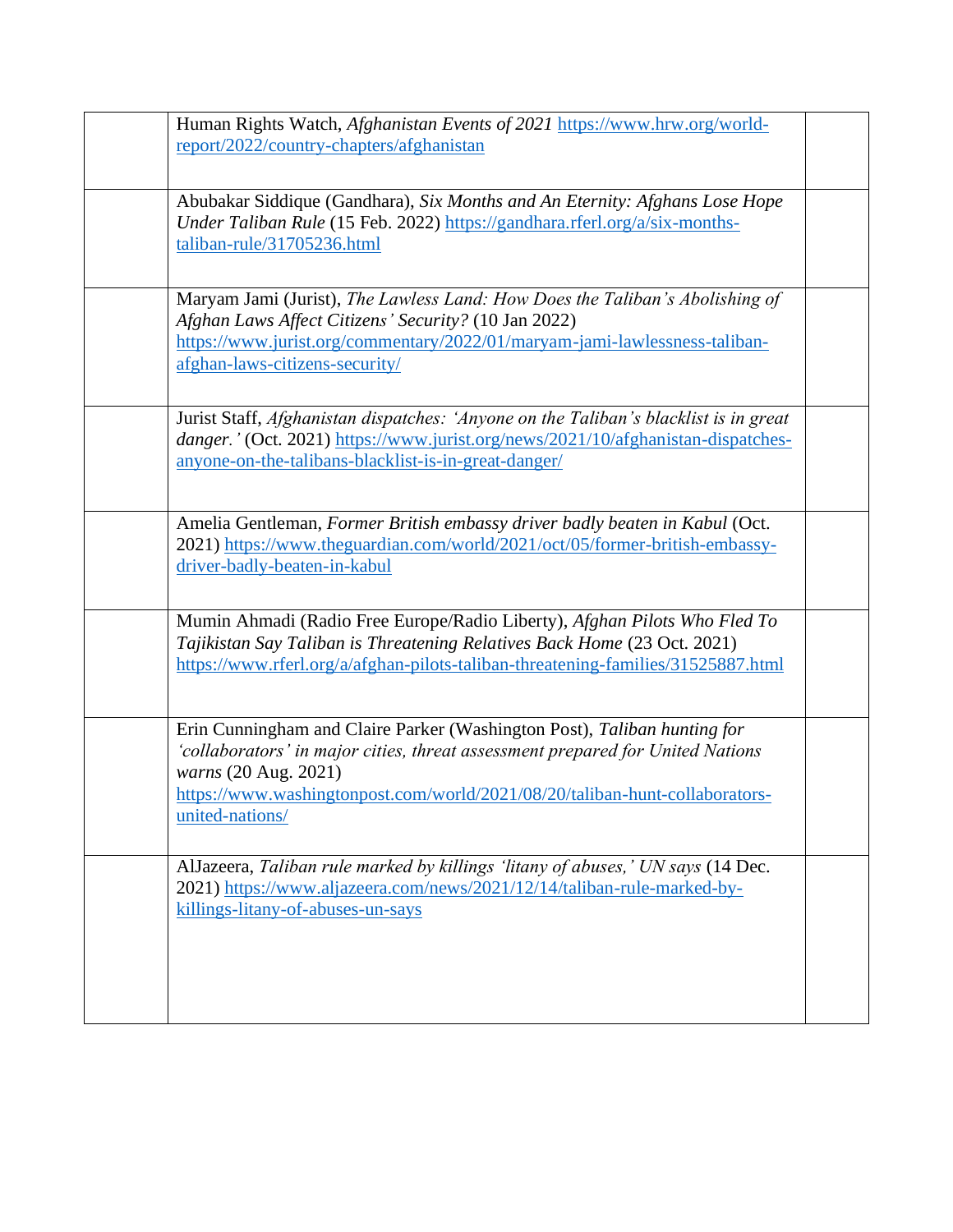| Freedom House, Afghanistan: Freedom in the World 2021 Country Report<br>https://freedomhouse.org/country/afghanistan/freedom-world/2021                 |  |
|---------------------------------------------------------------------------------------------------------------------------------------------------------|--|
| The Economic Times, Taliban use traditional Afghan method of 'night letters' to                                                                         |  |
| intimidate (31 Aug. 2021)                                                                                                                               |  |
| https://economictimes.indiatimes.com/news/international/world-news/taliban-use-                                                                         |  |
| traditional-afghan-method-of-night-letters-to-                                                                                                          |  |
| intimidate/articleshow/85795913.cms?from=mdr                                                                                                            |  |
| Human Rights Watch, Executions and Enforced Disappearances in Afghanistan                                                                               |  |
| under the Taliban (30 Nov. 2021) https://www.hrw.org/report/2021/11/30/no-<br>forgiveness-people-you/executions-and-enforced-disappearances-afghanistan |  |
|                                                                                                                                                         |  |
| NBC News, Taliban carrying out door-to-door manhunt for Afghans on blacklist,                                                                           |  |
| report says (Aug. 2021) at https://www.nbcnews.com/news/world/taliban-<br>carrying-out-door-door-manhunt-afghans-blacklist-report-says-n1277231         |  |
|                                                                                                                                                         |  |
| United States Department of State, 2020 Country Reports on Human Rights                                                                                 |  |
| Practices: Afghanistan (30 Mar. 2021) https://www.state.gov/reports/2020-                                                                               |  |
| country-reports-on-human-rights-practices/afghanistan/                                                                                                  |  |
| Amnesty International, Afghanistan: 13 Hazara killed by Taliban fighters in                                                                             |  |
| Daykundi province – new investigation (5 Oct. 2021).                                                                                                    |  |
| https://www.amnesty.org/en/latest/news/2021/10/afghanistan-13-hazara-killed-by-<br>taliban-fighters-in-daykundi-province-new-investigation/             |  |
|                                                                                                                                                         |  |
|                                                                                                                                                         |  |
|                                                                                                                                                         |  |
|                                                                                                                                                         |  |

| Tab | <b>Summary of Sources</b>                                                                                                                                                                                                                               | Page |
|-----|---------------------------------------------------------------------------------------------------------------------------------------------------------------------------------------------------------------------------------------------------------|------|
|     | Zeerak Khurram (NBC News), Taliban carrying out door-to-door manhunt for<br>Afghans on blacklist, report says (20 Aug. 2021) at<br>https://www.nbcnews.com/news/world/taliban-carrying-out-door-door-manhunt-<br>afghans-blacklist-report-says-n1277231 |      |
|     | - "The Taliban are going door-to-door and screening names at Kabul<br>checkpoints as they hunt for people who worked with U.S.-led forces                                                                                                               |      |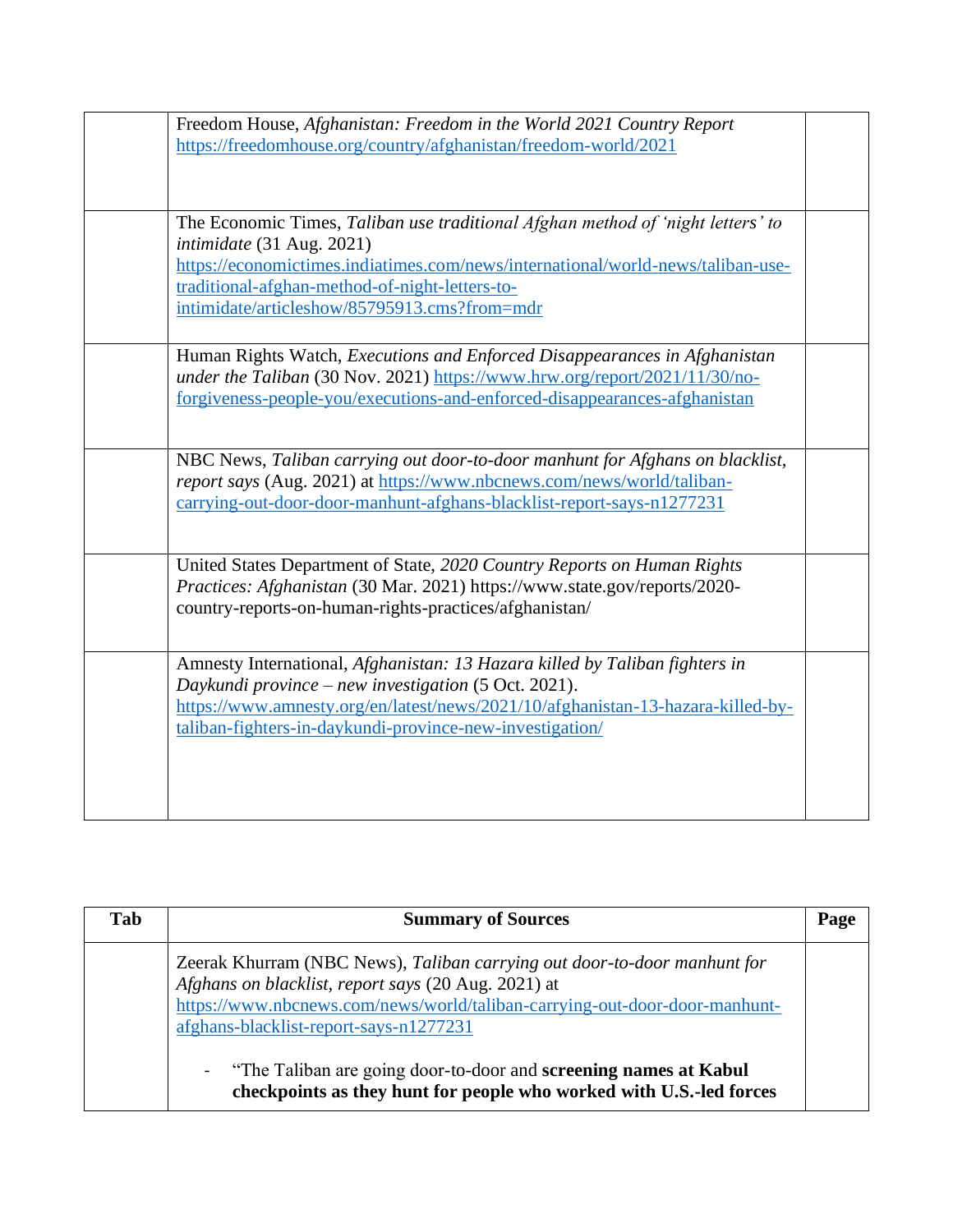| or the previous Afghan government, according to an intelligence report<br>submitted to the United Nations."                                                                                                                                                                                                                                                                                                                                                                                                                                                                                                                                                                     |  |
|---------------------------------------------------------------------------------------------------------------------------------------------------------------------------------------------------------------------------------------------------------------------------------------------------------------------------------------------------------------------------------------------------------------------------------------------------------------------------------------------------------------------------------------------------------------------------------------------------------------------------------------------------------------------------------|--|
| "The report also said that the Taliban are rounding up Afghans on a<br>blacklist of people in major cities like Kabul, Jalalabad and Herat.<br>'Taliban are intensifying the hunt-down of all individuals and<br>collaborators with the former regime, and if unsuccessful, target and<br>arrest the families and punish them according to their own interpretation of<br>Sharia law,' said the report, dated Wednesday. 'Particularly at risk are<br>individuals in central positions in military, police and investigative units.'<br>Afghans who helped U.S. and NATO troops during the two decades of<br>their deployment in the country are also being targeted, it said." |  |
| Amnesty International, Afghanistan: Government collapse marked by 'repeated<br>war crimes and relentless bloodshed' - new report (15 Dec. 2021)<br>https://www.amnesty.org/en/latest/news/2021/12/afghanistan-government-<br>collapse-marked-by-repeated-war-crimes-and-relentless-bloodshed-new-report/<br>(article noting the Taliban killings of those who worked for Afghan government or<br>are suspected government sympathizers).                                                                                                                                                                                                                                        |  |
| "As they seized control of districts across Afghanistan in July and August<br>2021, members of the Taliban tortured and killed ethnic and religious<br>minorities, former ANDSF soldiers, and those perceived as government<br>sympathizers in reprisal attacks."                                                                                                                                                                                                                                                                                                                                                                                                               |  |
| "[T]hey conducted door-to-door searches to <b>identify people suspected of</b><br>$\blacksquare$<br>working for the former government. The fighters extrajudicially<br>executed at least six civilian men within 24 hours, mainly by gunshots to<br>the head, chest or heart. Such killings constitute war crimes. Eyewitnesses<br>said that while some of the men had previously served in the ANSDF, none<br>were in government security forces or taking part in hostilities in any way<br>at the time of execution."                                                                                                                                                        |  |
| BBC News, Afghanistan: Taliban carrying out door-to-door manhunt, report says<br>(20 Aug. 2021) https://www.bbc.com/news/world-asia-58271797                                                                                                                                                                                                                                                                                                                                                                                                                                                                                                                                    |  |
| "The Taliban have stepped up their search for people who worked for Nato<br>forces or the previous Afghan government, a report has warned. It said<br>the militants have been going door-to-door to find targets and threaten their<br>family members."                                                                                                                                                                                                                                                                                                                                                                                                                         |  |
| "It is in writing that, unless they give themselves in, the Taliban will arrest<br>and prosecute, interrogate and punish family members on behalf of those<br>individuals.' [The head of the Norwegian Center for Global Analyses,<br>which provides intelligence to the UN] warned that anyone on the                                                                                                                                                                                                                                                                                                                                                                          |  |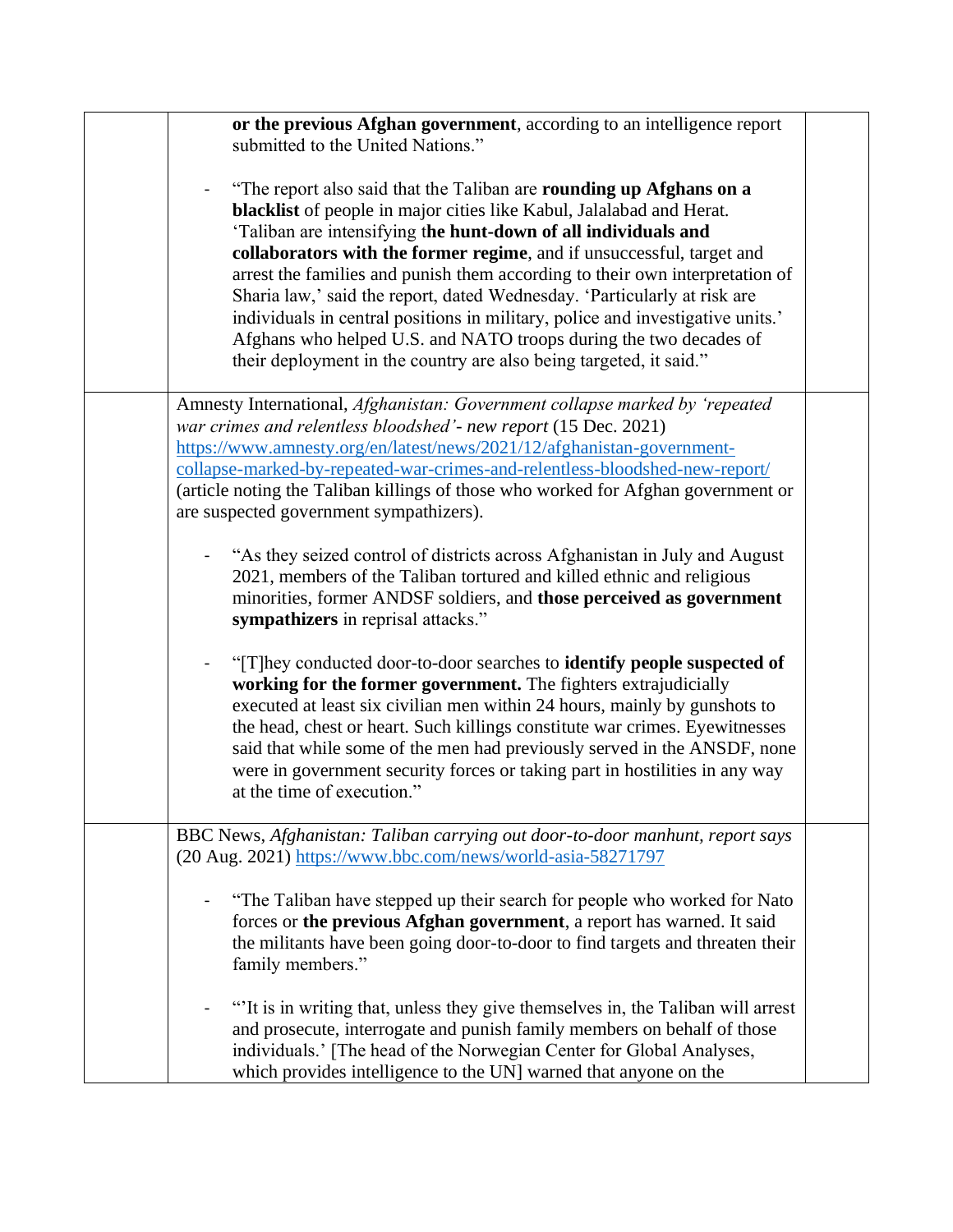| Taliban's blacklist was in severe danger, and that there could be mass<br>executions."                                                                                                                                                                                                                                                                                                                                                                                                                        |  |
|---------------------------------------------------------------------------------------------------------------------------------------------------------------------------------------------------------------------------------------------------------------------------------------------------------------------------------------------------------------------------------------------------------------------------------------------------------------------------------------------------------------|--|
| The Danish Ministry of Immigration and Integration, Afghanistan: Recent<br>developments in the security situation, impact on civilian and targeted individuals<br>(Sep. 2021)<br>https://www.ecoi.net/en/file/local/2060188/Afghanistan_Targetedindiv_FINAL.pd<br>f                                                                                                                                                                                                                                           |  |
| "During the course of the Taliban offensive, as well as after the conquest<br>of Kabul, there have been reports of the <b>Taliban targeting</b> members of the<br>civilian population and the Afghan military as well their families.<br>According to SER, members of Taliban have been going door to door and<br>arresting or threatening family members of targeted individuals. He<br>explained how members of the Taliban came to the house in Kabul of a<br>colleague of his knocking on the door."      |  |
| Includes recent incidents of targeted attacks against members of ANDSF<br>$\blacksquare$<br>on pg. $23$                                                                                                                                                                                                                                                                                                                                                                                                       |  |
| Includes recent incidents of targeted attacks on former government<br>$\blacksquare$<br>employees on pg. 22                                                                                                                                                                                                                                                                                                                                                                                                   |  |
| European Asylum Support Office, Afghanistan Country Focus: Country of Origin<br>Information Report (Jan. 2022)<br>https://euaa.europa.eu/sites/default/files/publications/2022_01_EASO_COI_Repor<br>t_Afghanistan_Country_focus.pdf                                                                                                                                                                                                                                                                           |  |
| "Patricia Gossman, associate director for the Asia division of Human<br>Rights Watch, told Radio Free Europe/Radio Liberty (RFE/RL) that there<br>were many reports of people being arrested 'purely for having any<br>association with the former security forces and family members being<br>interrogated or beaten by Taliban looking for former officials', and that<br>those carrying out such abuses appeared to have been given a 'free hand'<br>while top-officials denied such events taking place." |  |
| "[O]n 30 November 2021, Human Rights Watch published a report stating<br>that they had documented 'summary execution or enforced disappearance'<br>of 47 former ANSF members 'who had surrendered to or were<br>apprehended by Taliban forces' between 15 August - 31 October 2021,<br>and that their research indicated that over 100 former security force<br>personnel and family members of such individuals had been targeted."<br>(pg 46)                                                               |  |
|                                                                                                                                                                                                                                                                                                                                                                                                                                                                                                               |  |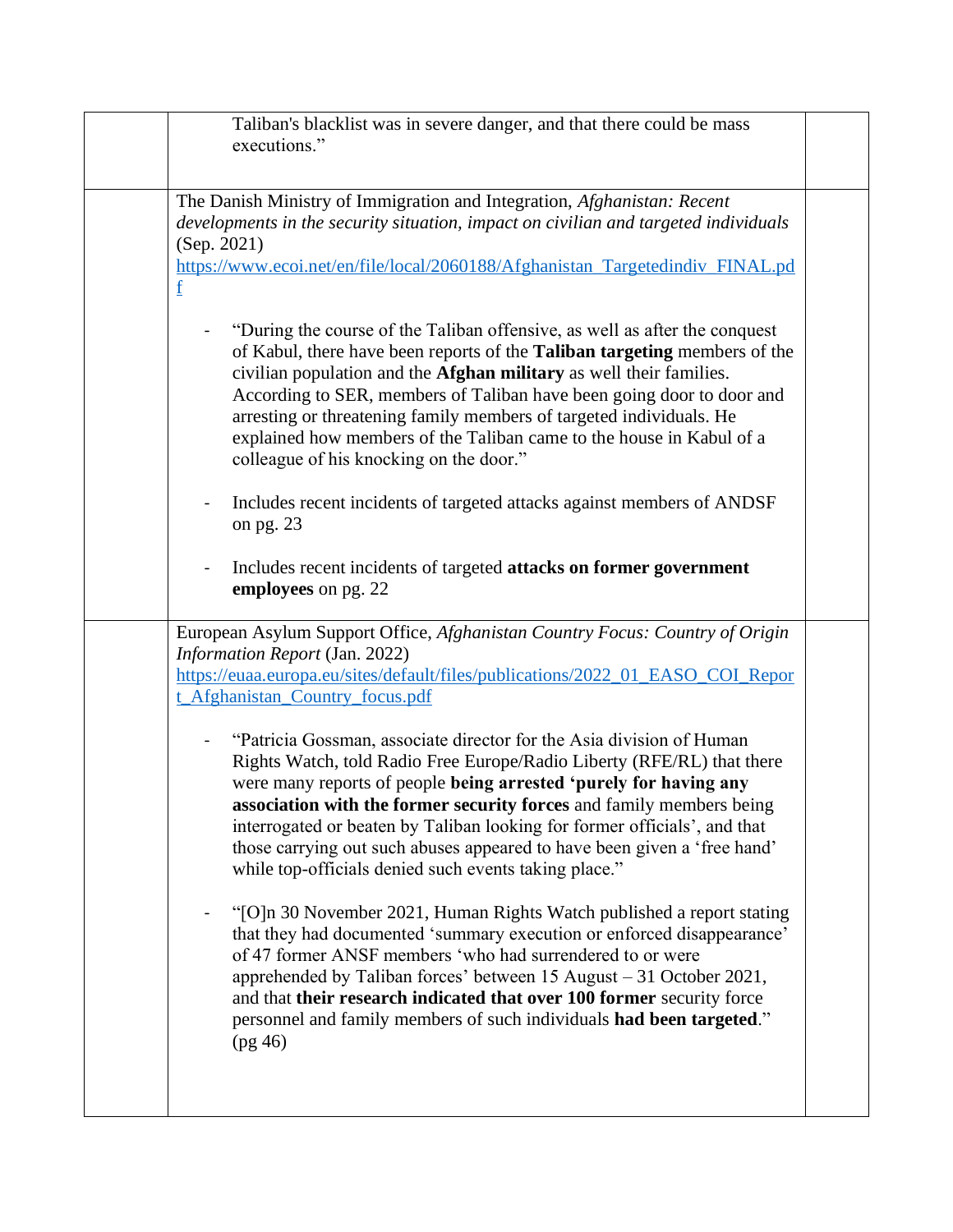| TOLO News, Family Claims Formers MoD Officer Detained by Islamic Emirate<br>(18 Feb. 2022) https://tolonews.com/afghanistan-176720                                                                                                                                                                                                                                                                                                                                                                                                                                                                                                                                             |  |
|--------------------------------------------------------------------------------------------------------------------------------------------------------------------------------------------------------------------------------------------------------------------------------------------------------------------------------------------------------------------------------------------------------------------------------------------------------------------------------------------------------------------------------------------------------------------------------------------------------------------------------------------------------------------------------|--|
| "A family in Kabul claims that their son, who was a former officer of the<br>Ministry of Defense, has been detained by the forces of the Islamic<br>Emirate. According to Javad Jafari's family, two nights ago some<br>individuals claiming to be members of the Islamic Emirate, entered their<br>house at 8 pm without a court order and forcibly arrested him and took him<br>to an unknown location."                                                                                                                                                                                                                                                                     |  |
| "Arbitrary detentions are so disturbing that now people cannot sleep--even<br>in their own homes--for fear," said Khudadad, Javad's relatives."                                                                                                                                                                                                                                                                                                                                                                                                                                                                                                                                |  |
| Human Rights Watch, <i>Afghanistan Events of 2021</i> https://www.hrw.org/world-<br>report/2022/country-chapters/afghanistan.                                                                                                                                                                                                                                                                                                                                                                                                                                                                                                                                                  |  |
| "Taliban forces in several provinces carried out retaliatory killings of at<br>least dozens of former officials and security force personnel. After the<br>Taliban took control of Malistan, Ghazni, in mid-July, they killed at least<br>19 security force personnel in their custody, along with a number of<br>civilians."                                                                                                                                                                                                                                                                                                                                                  |  |
| "Taliban forces also forcibly evicted people from their homes in a number<br>of provinces including Daykundi, Uruzgan, Kunduz, and Kandahar, in<br>apparent retaliation for the residents' perceived support for the former<br>government."                                                                                                                                                                                                                                                                                                                                                                                                                                    |  |
| Abubakar Siddique (Gandhara), Six Months and An Eternity: Afghans Lose Hope<br>Under Taliban Rule (15 Feb. 2022) https://gandhara.rferl.org/a/six-months-<br>taliban-rule/31705236.html                                                                                                                                                                                                                                                                                                                                                                                                                                                                                        |  |
| "[A] half-year later, the United Nations and human rights watchdogs<br>continue to report grave abuses. The UN Assistance Mission in<br>Afghanistan 'continued to receive credible allegations of killings,<br>enforced disappearances, and other violations,' UN Secretary- General<br>Antonio Guterres said in a report to the Security Council late last month.<br>The experiences of Afghans echo the UN assessment. 'My brother has<br>been missing for three months' an Afghan man said of his sibling, a senior<br>former Afghan army officer. 'We don't know whether he is alive or dead,'<br>he added, while requesting anonymity to avoid reprisals by the Taliban." |  |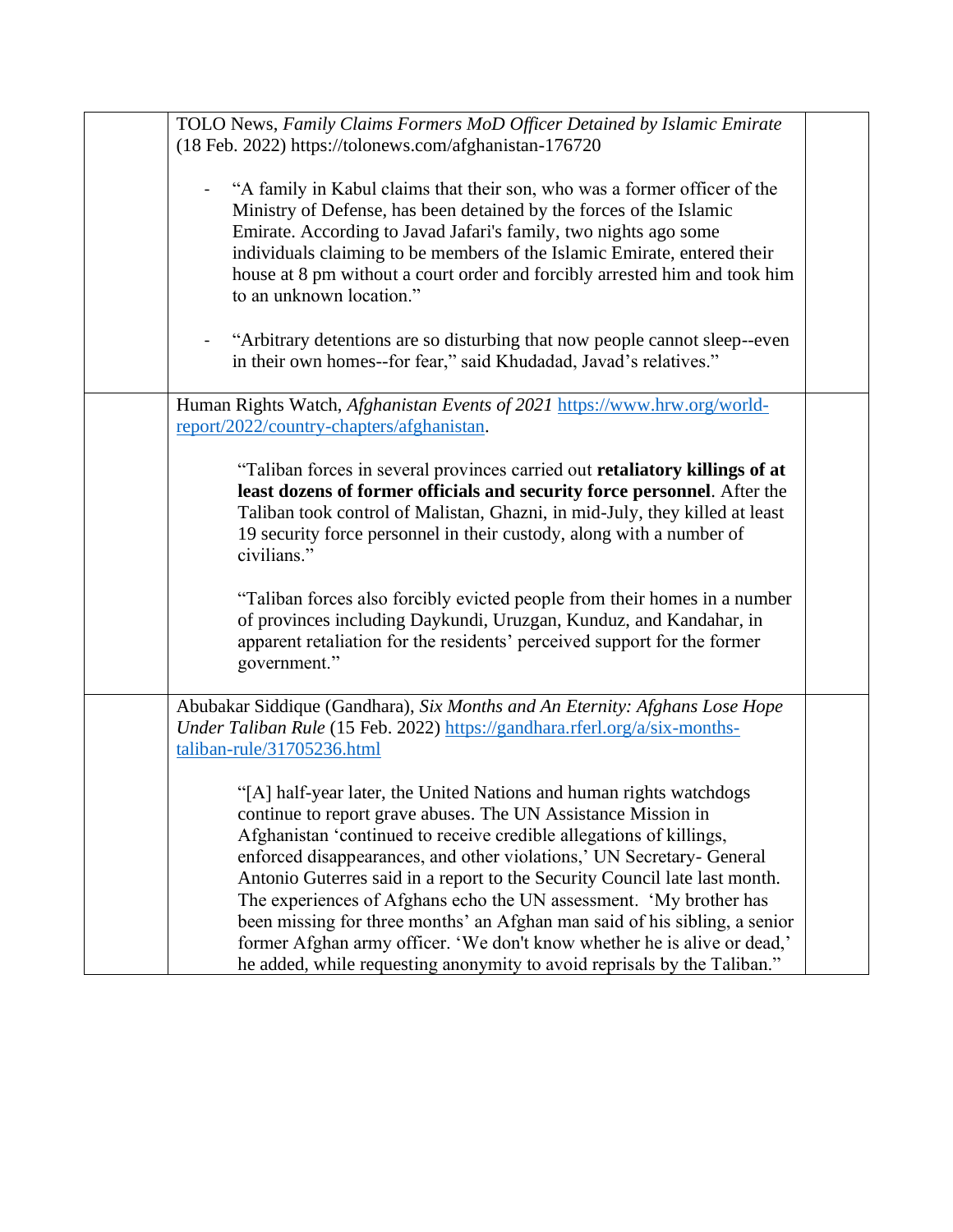| https://www.jurist.org/commentary/2022/01/maryam-jami-lawlessness-taliban-                                                                                                                                                                                                                                                                                                                                                                                                                                                                                                                                                                                                                                                                                                                                                                                                                                                            |
|---------------------------------------------------------------------------------------------------------------------------------------------------------------------------------------------------------------------------------------------------------------------------------------------------------------------------------------------------------------------------------------------------------------------------------------------------------------------------------------------------------------------------------------------------------------------------------------------------------------------------------------------------------------------------------------------------------------------------------------------------------------------------------------------------------------------------------------------------------------------------------------------------------------------------------------|
| afghan-laws-citizens-security/                                                                                                                                                                                                                                                                                                                                                                                                                                                                                                                                                                                                                                                                                                                                                                                                                                                                                                        |
| "After conquering the presidential palace, the historical seat of Afghan<br>power, Taliban officials declared the establishment of an Islamic Emirate,<br>vowing to re-configure the fundamental institutions of the former Afghan<br>government. The Taliban's acting justice minister pledged in September to<br>replace the Islamic Republic's constitution (2004) with 20th-century<br>monarchy-era legislation (1964), thereby abolishing the 2004 Constitution.<br>That being said, the group has not yet taken any steps to re-enact the<br>monarchic constitution of 1964. For now, they confined themselves to<br>generally implementing their own interpretation of Sharia (Islamic<br>principles). While handling some minor issues, the Taliban's interpretation<br>of Islamic principles does not equal an organized set of laws that can<br>formally be adopted and enforced across the country. This situation in turn |
| leads Afghanistan towards a state of lawlessness."                                                                                                                                                                                                                                                                                                                                                                                                                                                                                                                                                                                                                                                                                                                                                                                                                                                                                    |
| "According to legal experts, the Taliban's proclamation flouts the<br>international principles granting those accused of crimes the right to have<br>access to impartial legal counsel in order to undergo a fair trial. The<br>discarding of the Afghan Penal Code also gives the Taliban officials full<br>authority to proceed with their desired style of trial and punishment."                                                                                                                                                                                                                                                                                                                                                                                                                                                                                                                                                  |
| "Still further, the state of lawlessness has even empowered the Taliban<br>authorities themselves, to threaten the security of citizens and destabilize<br>the country. Although the group had declared amnesty to all members<br>of the former Afghan security sector, they have either abducted or                                                                                                                                                                                                                                                                                                                                                                                                                                                                                                                                                                                                                                  |
| killed over 100 former Afghan security personnel since taking power                                                                                                                                                                                                                                                                                                                                                                                                                                                                                                                                                                                                                                                                                                                                                                                                                                                                   |
| in August. It is possible that the true figure might be significantly                                                                                                                                                                                                                                                                                                                                                                                                                                                                                                                                                                                                                                                                                                                                                                                                                                                                 |
| higher. According to the Human Rights Watch, the Taliban leaders told<br>the members of the surrendering Afghan National Security Force units to<br>register with them in order to acquire a letter ensuring their protection. The                                                                                                                                                                                                                                                                                                                                                                                                                                                                                                                                                                                                                                                                                                    |
| Taliban, on the other hand, have exploited similar checks to imprison and<br>summarily execute or forcibly disappear people within days of                                                                                                                                                                                                                                                                                                                                                                                                                                                                                                                                                                                                                                                                                                                                                                                            |
| registering, leaving their bodies for relatives or communities to locate. No<br>single law is currently enforced in the Afghanistan to stop the Taliban<br>authorities from carrying out such operations. Neither is there an<br>independent court where the Taliban can be sued for their conduct of                                                                                                                                                                                                                                                                                                                                                                                                                                                                                                                                                                                                                                 |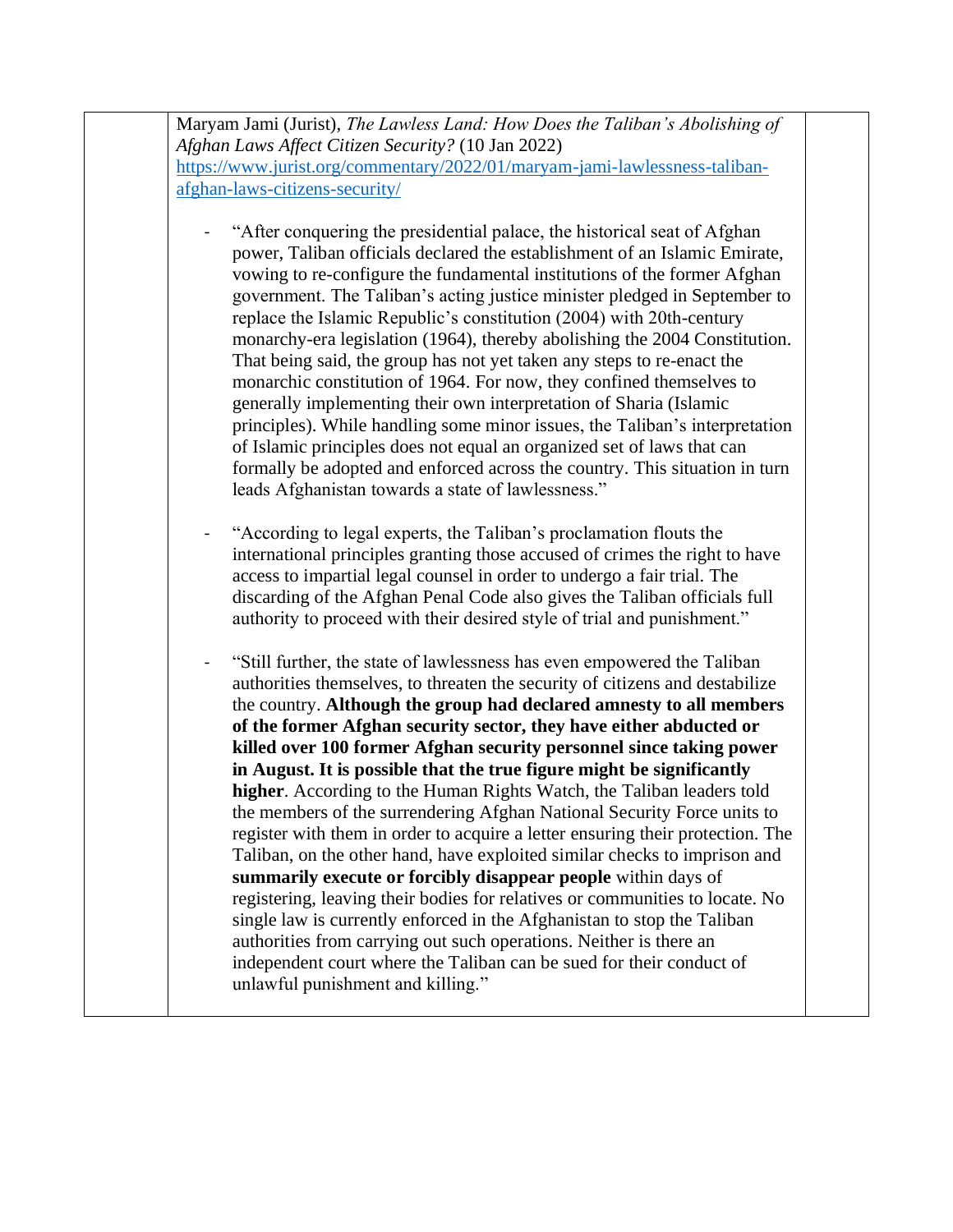| Jurist Staff, Afghanistan dispatches: 'Anyone on the Taliban's blacklist is in great                                                                                                                                                                                                                                                                                                                                                                                                                                                                                                                                                                                                                                                                                                                                                                                                                                                                                                                                                                                                                                                                                                                                                                                                                                                                                                                                                                                                                                         |  |
|------------------------------------------------------------------------------------------------------------------------------------------------------------------------------------------------------------------------------------------------------------------------------------------------------------------------------------------------------------------------------------------------------------------------------------------------------------------------------------------------------------------------------------------------------------------------------------------------------------------------------------------------------------------------------------------------------------------------------------------------------------------------------------------------------------------------------------------------------------------------------------------------------------------------------------------------------------------------------------------------------------------------------------------------------------------------------------------------------------------------------------------------------------------------------------------------------------------------------------------------------------------------------------------------------------------------------------------------------------------------------------------------------------------------------------------------------------------------------------------------------------------------------|--|
| danger.' (Oct. 2021) https://www.jurist.org/news/2021/10/afghanistan-dispatches-<br>anyone-on-the-talibans-blacklist-is-in-great-danger/                                                                                                                                                                                                                                                                                                                                                                                                                                                                                                                                                                                                                                                                                                                                                                                                                                                                                                                                                                                                                                                                                                                                                                                                                                                                                                                                                                                     |  |
|                                                                                                                                                                                                                                                                                                                                                                                                                                                                                                                                                                                                                                                                                                                                                                                                                                                                                                                                                                                                                                                                                                                                                                                                                                                                                                                                                                                                                                                                                                                              |  |
| "Taliban's targeting of perceived or potential opponents in<br>Afghanistan who publicly object to their policies, who were associated<br>with the previous government, or who worked with foreign forces prior<br>to the Taliban takeover. [] It's mostly social activists, former military and<br>government officials, CSOs, and traders who have been targeted, warned,<br>and even affected by the Taliban. In particular, former government<br>officials in Panjshir, Mazar, and Samangan provinces have been targeted,<br>leading to the death of one in Samangan province. A few weeks ago the<br>Taliban even went farther and stated some specific individuals - especially<br>those who worked with the foreign forces – should give themselves up to<br>be prosecuted or they will prosecute their family members if they find<br>them. Anyone on the Taliban's blacklist is in great danger. The Taliban are<br>using different techniques in targeting people. They have issued warning<br>letters to some former government officials stating that if they do not<br>give themselves to them then their families would be arrested. Several<br>officials of the the central bank received warning letters in the last three<br>weeks. They all received written warning letters signed and stamped by the<br>Taliban. One of the warning letters shared with me said 'You should have<br>stopped working with a slave government under control of Americans;<br>we shall punish you so others take a lesson."" |  |
| Amelia Gentleman (Guardian), Former British embassy driver badly beaten in                                                                                                                                                                                                                                                                                                                                                                                                                                                                                                                                                                                                                                                                                                                                                                                                                                                                                                                                                                                                                                                                                                                                                                                                                                                                                                                                                                                                                                                   |  |
| Kabul (Oct. 2021) https://www.theguardian.com/world/2021/oct/05/former-                                                                                                                                                                                                                                                                                                                                                                                                                                                                                                                                                                                                                                                                                                                                                                                                                                                                                                                                                                                                                                                                                                                                                                                                                                                                                                                                                                                                                                                      |  |
| british-embassy-driver-badly-beaten-in-kabul                                                                                                                                                                                                                                                                                                                                                                                                                                                                                                                                                                                                                                                                                                                                                                                                                                                                                                                                                                                                                                                                                                                                                                                                                                                                                                                                                                                                                                                                                 |  |
| "A former employee of the British embassy in Kabul has been badly<br>beaten at his home by five armed men, in an attack linked to his 11 years<br>working with UK diplomats in Afghanistan.                                                                                                                                                                                                                                                                                                                                                                                                                                                                                                                                                                                                                                                                                                                                                                                                                                                                                                                                                                                                                                                                                                                                                                                                                                                                                                                                  |  |
| The British embassy driver, one of about 150 employees who applied to be<br>evacuated in May, was at home with his family in a village on the outskirts<br>of Kabul last Thursday when five masked men came to his house and<br>attacked him, hitting him with their Kalashnikovs. The attackers told him<br>they had information he was still working for an international organisation.<br>'I told them I wasn't. They said: if we find out you are still working for<br>those people, we will come back and kill you and your family,' he said,<br>speaking by telephone through an interpreter. The driver, 44, who has<br>asked for his name not to be printed, said his children, wife and neighbours<br>saw the attack, and are now too afraid to leave their houses."                                                                                                                                                                                                                                                                                                                                                                                                                                                                                                                                                                                                                                                                                                                                                |  |
| X-rays showed his hand had been broken in two places and his skull<br>fractured in three places. He said everyone in the village knew he had                                                                                                                                                                                                                                                                                                                                                                                                                                                                                                                                                                                                                                                                                                                                                                                                                                                                                                                                                                                                                                                                                                                                                                                                                                                                                                                                                                                 |  |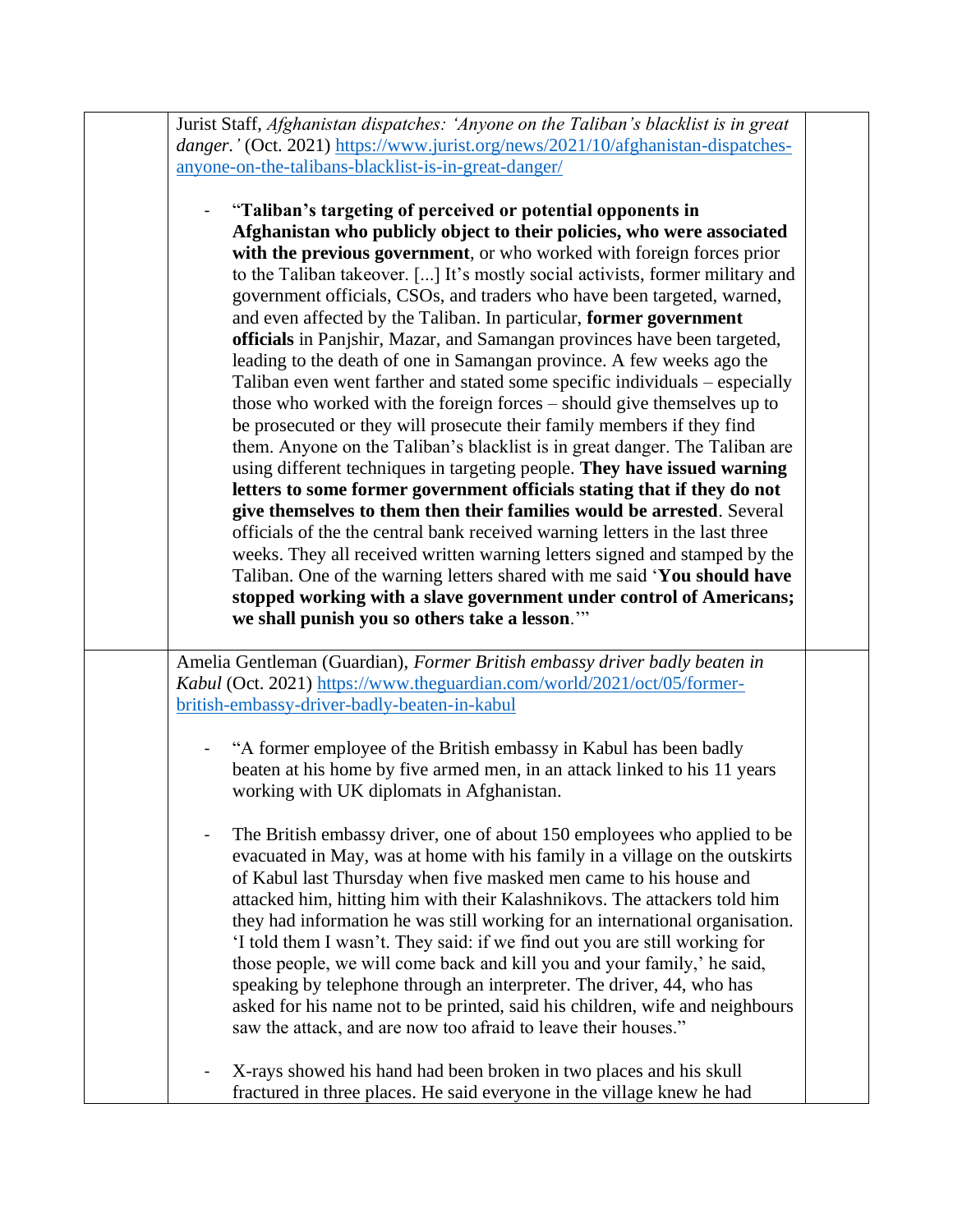| worked for the British embassy, and it was impossible to keep it secret<br>He did not report the attack to the police, believing that the Taliban-run<br>police would not have helped him.                                                                                                                                                                                                                                                                                                                                                           |  |
|------------------------------------------------------------------------------------------------------------------------------------------------------------------------------------------------------------------------------------------------------------------------------------------------------------------------------------------------------------------------------------------------------------------------------------------------------------------------------------------------------------------------------------------------------|--|
| While he did not know the attackers, he suspected they were affiliated to<br>$\overline{\phantom{a}}$<br>the Taliban. Five years ago he had been targeted by Taliban militants<br>because of his work with the British embassy, and was told he should leave<br>his job. His son was hit in the head when a gun was fired during that<br>attack, suffering brain damage.                                                                                                                                                                             |  |
| Last month a pregnant Afghan policewoman was reported to have been<br>killed by the Taliban, and there have been many other reports of attacks on<br>people who worked for international organisations and the previous<br>regime.                                                                                                                                                                                                                                                                                                                   |  |
| Taliban officials have denied responsibility, citing the amnesty they<br>$\blacksquare$<br>announced for employees of the previous administration. It is not clear<br>whether these attacks are officially organised and state sanctioned, or the<br>work of fractured groups that know they can act with impunity.                                                                                                                                                                                                                                  |  |
| The driver worked for the embassy for 10 years under a contract with G4S<br>$\blacksquare$<br>and then for 18 months in the same role employed by the Canadian<br>security firm GardaWorld, which took over the embassy contract last year.<br>He and about 150 colleagues applied to be evacuated in May under the UK<br>Ministry of Defence's Afghan relocations and assistance policy, but his<br>application was refused on the grounds that British embassy employees<br>hired through subcontracted organisations were not eligible for help." |  |
| Mumin Ahmadi (Radio Free Europe/Radio Liberty), Afghan Pilots Who Fled To<br>Tajikistan Say Taliban is Threatening Relatives Back Home (23 Oct. 2021)<br>https://www.rferl.org/a/afghan-pilots-taliban-threatening-families/31525887.html                                                                                                                                                                                                                                                                                                            |  |
| "One Afghan pilot, speaking on condition of anonymity, told RFE/RL that<br>his son back in Afghanistan was beaten by the Taliban and that the<br>militants threatened to kill the boy if the pilot did not return."                                                                                                                                                                                                                                                                                                                                  |  |
| Erin Cunningham and Claire Parker (Washington Post), Taliban hunting for<br>'collaborators' in major cities, threat assessment prepared for United Nations<br>warns (20 Aug. 2021)<br>https://www.washingtonpost.com/world/2021/08/20/taliban-hunt-collaborators-<br>united-nations/                                                                                                                                                                                                                                                                 |  |
| The Taliban has stepped up its hunt for former Afghan security<br>officials and people who may have worked with U.S. or NATO forces,<br>according to a confidential threat assessment prepared for the United<br>Nations and seen by The Washington Post.                                                                                                                                                                                                                                                                                            |  |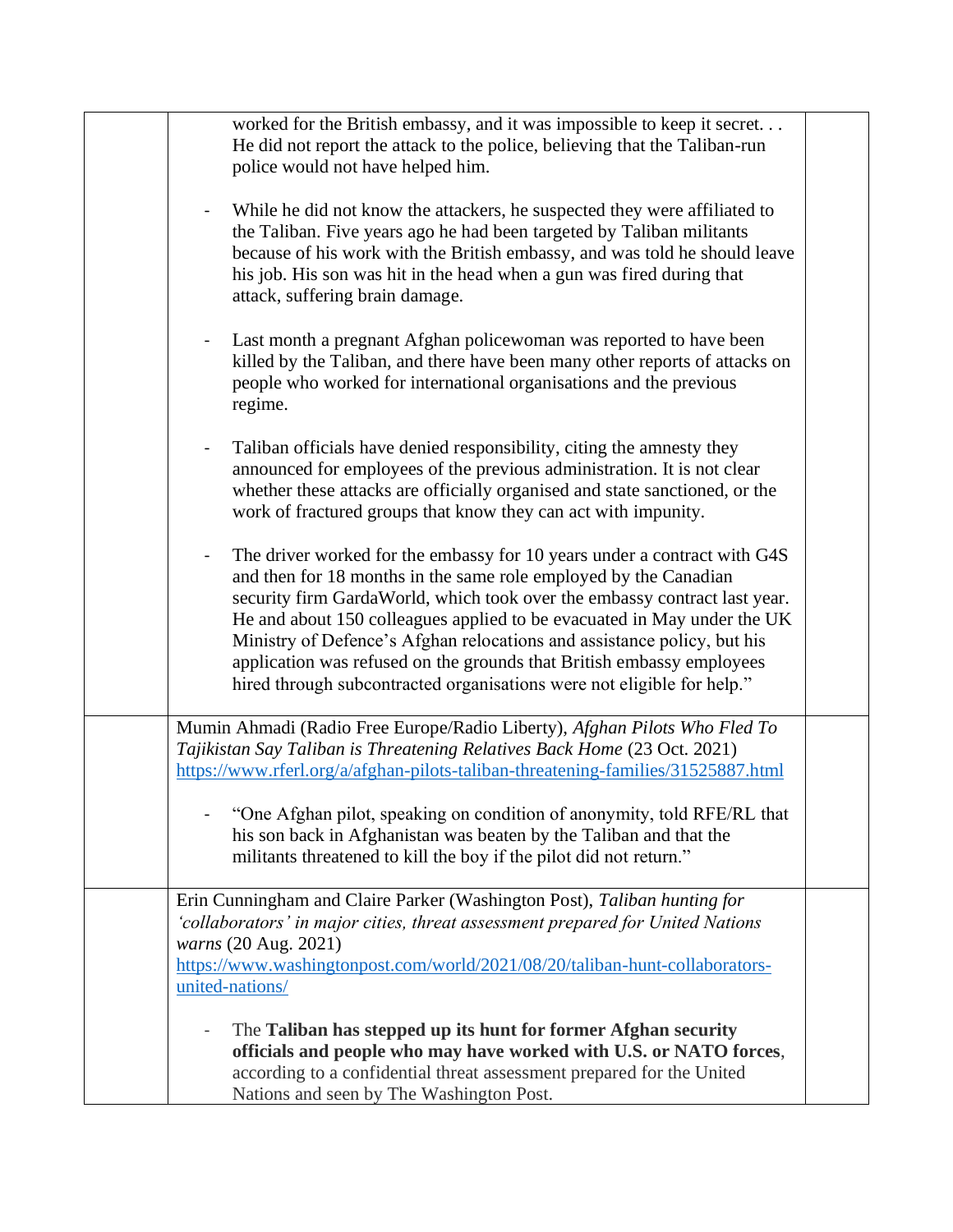| o The militants are going house to house, setting up checkpoints and                                                                                                |  |
|---------------------------------------------------------------------------------------------------------------------------------------------------------------------|--|
| threatening to arrest or kill relatives of "collaborators" in major                                                                                                 |  |
| cities, the Wednesday assessment said.                                                                                                                              |  |
| The document, produced by the Norwegian Center for Global<br>$\circ$                                                                                                |  |
| Analyses, a U.N.-linked intelligence support center, describes an                                                                                                   |  |
| empowered Taliban eager to seek out and interrogate or punish                                                                                                       |  |
| those affiliated with the U.S.-backed government.                                                                                                                   |  |
| At particular risk are people who were in central positions in<br>$\circ$                                                                                           |  |
| military, police and investigative units, according to the analysis,                                                                                                |  |
| despite a Taliban pledge this week to grant amnesty to former                                                                                                       |  |
| officials.                                                                                                                                                          |  |
|                                                                                                                                                                     |  |
| It also warned of a "worst case" scenario in which the militants close down                                                                                         |  |
| Kabul and other cities to conduct mass arrests and public executions.                                                                                               |  |
|                                                                                                                                                                     |  |
| "But reaching the airport — and getting on planes once people are there —<br>$\blacksquare$<br>has proved difficult in recent days, as Taliban fighters have set up |  |
| checkpoints on access routes and attacked or harassed Afghans on the way                                                                                            |  |
| to the airport."                                                                                                                                                    |  |
| AlJazeera, Taliban rule marked by killings 'litany of abuses,' UN says (14 Dec.                                                                                     |  |
| 2021) https://www.aljazeera.com/news/2021/12/14/taliban-rule-marked-by-                                                                                             |  |
| killings-litany-of-abuses-un-says                                                                                                                                   |  |
|                                                                                                                                                                     |  |
| Afghanistan's envoy from the former government accused the Taliban of                                                                                               |  |
| committing a wide range of abuses, including targeted killings and                                                                                                  |  |
| enforced disappearances.                                                                                                                                            |  |
|                                                                                                                                                                     |  |
| "With the military takeover of Kabul by the Taliban, not only we see a                                                                                              |  |
| total reversal of two decades of advances  but the group is also                                                                                                    |  |
| committing a litany of abuses with full impunity which in many cases is                                                                                             |  |
| going unreported and undocumented," Nasir Ahmad Andisha told the                                                                                                    |  |
| forum.                                                                                                                                                              |  |
|                                                                                                                                                                     |  |
| Freedom House, Afghanistan: Freedom in the World 2021 Country Report<br>https://freedomhouse.org/country/afghanistan/freedom-world/2021                             |  |
|                                                                                                                                                                     |  |
| Received a 27 / 100 freedom score (for reference, US is 83/100)                                                                                                     |  |
|                                                                                                                                                                     |  |
| "The government remains heavily dependent on military and economic                                                                                                  |  |
| support from the United States and its allies, and it is unable to enforce its                                                                                      |  |
| laws and decisions in parts of the country controlled by the Taliban and                                                                                            |  |
| other insurgents."                                                                                                                                                  |  |
|                                                                                                                                                                     |  |
| "The constitution establishes Islam as the official religion and guarantees                                                                                         |  |
| freedom of worship to other religions. Blasphemy and apostasy by                                                                                                    |  |
| Muslims are considered capital crimes, and non-Muslim proselytizing is                                                                                              |  |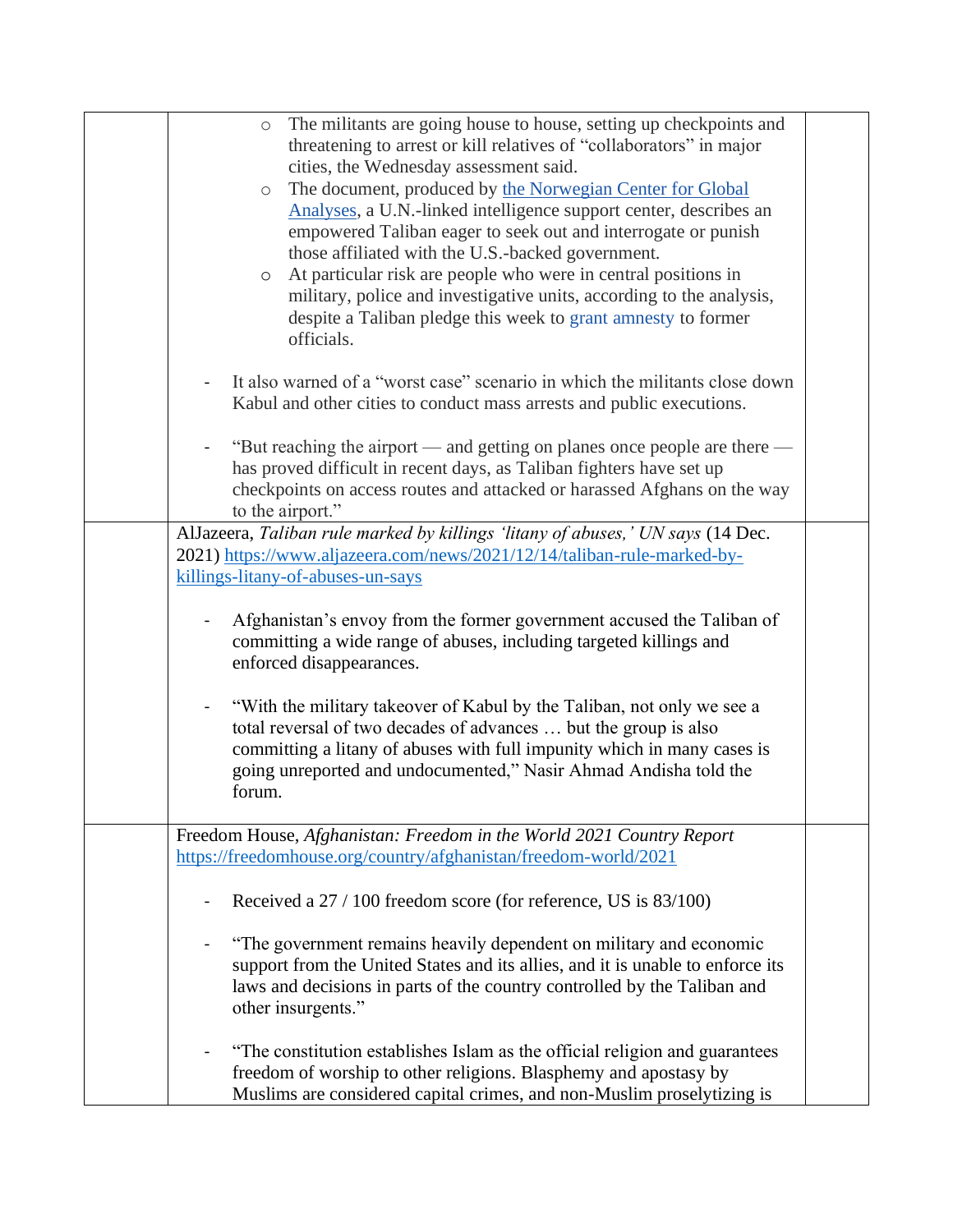| strongly discouraged in practice. Conservative social attitudes, intolerance,<br>and the ability or unwillingness of law enforcement officials to defend<br>individual freedoms means that those perceived as violating religious and<br>social norms are highly vulnerable to abuse."                                                                                                                                                                                                                                                                                                                                                    |  |
|-------------------------------------------------------------------------------------------------------------------------------------------------------------------------------------------------------------------------------------------------------------------------------------------------------------------------------------------------------------------------------------------------------------------------------------------------------------------------------------------------------------------------------------------------------------------------------------------------------------------------------------------|--|
| 0 points for due process in civil and criminal matters                                                                                                                                                                                                                                                                                                                                                                                                                                                                                                                                                                                    |  |
| "Taliban stepped up attacks on Afghan security forces and mounted an<br>intensified campaign of targeted killings of Afghans, in Kabul and other<br>cities, whom they deemed to be apologists for the government or political<br>system."                                                                                                                                                                                                                                                                                                                                                                                                 |  |
| "For example, the Afghan National Security Council reported that the third<br>$\qquad \qquad \blacksquare$<br>week of June was the deadliest of the conflict so far, with Taliban carrying<br>out 422 attacks in 32 provinces, killing 291 members of the Afghan<br>National Security Forces and wounding 550 others."                                                                                                                                                                                                                                                                                                                    |  |
| The Economic Times, Taliban use traditional Afghan method of 'night letter' to                                                                                                                                                                                                                                                                                                                                                                                                                                                                                                                                                            |  |
| intimidate (31 Aug. 2021)<br>https://economictimes.indiatimes.com/news/international/world-news/taliban-use-<br>traditional-afghan-method-of-night-letters-to-<br>intimidate/articleshow/85795913.cms?from=mdr                                                                                                                                                                                                                                                                                                                                                                                                                            |  |
| "The Taliban are pinning chilling 'night letters' on the doors of those<br>they accuse of 'working for the crusaders'. The notes order their victims<br>to attend a Taliban-convened court. Failure to do so will result in the death<br>penalty, the Daily Mail reported. The letters are a traditional Afghan<br>method of intimidation. Often used in rural communities, they are now<br>being widely circulated in cities. One of those to receive a warning was<br>Naz, a 34-year-old father-of-six whose construction company helped the<br>UK military build roads in Helmand and the runway at Camp Bastion, the<br>report said." |  |
| Human Rights Watch, Executions and Enforced Disappearances in Afghanistan<br>under the Taliban (30 Nov. 2021) https://www.hrw.org/report/2021/11/30/no-<br>forgiveness-people-you/executions-and-enforced-disappearances-afghanistan                                                                                                                                                                                                                                                                                                                                                                                                      |  |
| "Human Rights Watch's research indicates that Taliban forces have killed<br>or forcibly disappeared more than 100 former security force members in<br>just these four provinces in the three months since their takeover of Kabul,<br>the Afghan capital, on August 15. They have also targeted family members<br>of former security force members."                                                                                                                                                                                                                                                                                      |  |
| "The Taliban have also searched for known former security force<br>members, often threatening and abusing family members to reveal the                                                                                                                                                                                                                                                                                                                                                                                                                                                                                                    |  |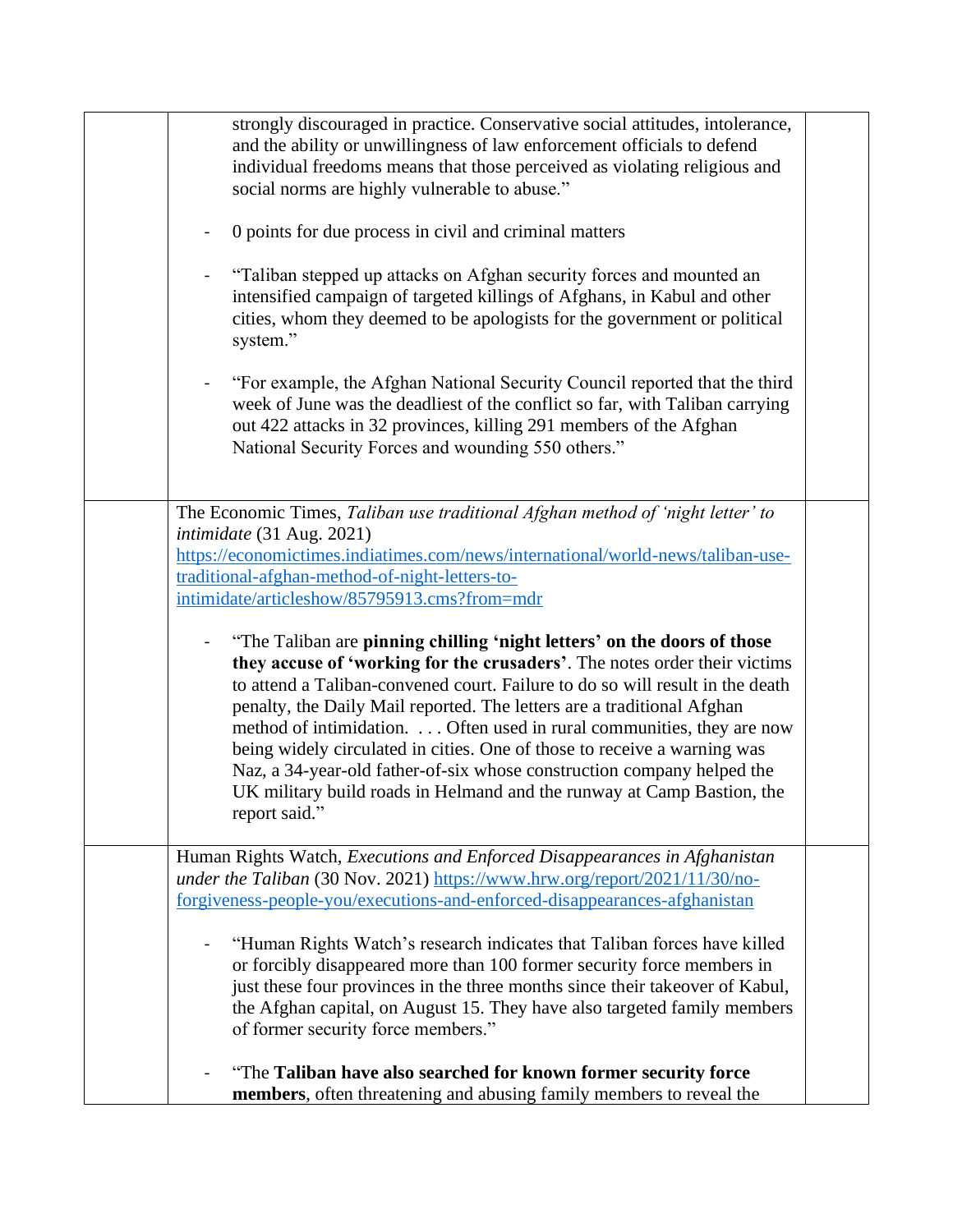| whereabouts of those in hiding. Some of those eventually apprehended<br>have been executed or taken into custody without acknowledgment of their<br>detention or their location, the crime of enforced disappearance. Enforced<br>disappearances are defined under international human rights law as the<br>arrest or detention of a person by the authorities followed by a refusal to<br>acknowledge the deprivation of liberty, or to reveal the person's fate or<br>whereabouts."                                                                                                                                                                                                                                                               |  |
|-----------------------------------------------------------------------------------------------------------------------------------------------------------------------------------------------------------------------------------------------------------------------------------------------------------------------------------------------------------------------------------------------------------------------------------------------------------------------------------------------------------------------------------------------------------------------------------------------------------------------------------------------------------------------------------------------------------------------------------------------------|--|
| "Following the Taliban takeover of Helmand and Kandahar provinces,<br>senior commanders from the Taliban's intelligence unit sought to<br>apprehend prominent former ANSF commanders and fighters for<br>detention and questioning; some of them are among those forcibly<br>disappeared."                                                                                                                                                                                                                                                                                                                                                                                                                                                          |  |
| United States Department of State, 2020 Report on International Religious<br>Freedom: Afghanistan (12 May 2020) https://www.state.gov/reports/2020-report-<br>on-international-religious-freedom/                                                                                                                                                                                                                                                                                                                                                                                                                                                                                                                                                   |  |
| "There were reports that ISIS-K, an affiliate of ISIS and a U.S.-designated<br>terrorist organization, continued to target and kill members of minority<br>religious communities and that the Taliban targeted and killed individuals<br>because of their religious beliefs or their links to the government."                                                                                                                                                                                                                                                                                                                                                                                                                                      |  |
| "Taliban gunmen killed progovernment imams and other religious<br>officials throughout the country. The Taliban continued to warn mullahs<br>not to perform funeral prayers for government security officials. According<br>to observers, the Taliban applied its interpretation of Islam in conducting a<br>parallel system of justice."                                                                                                                                                                                                                                                                                                                                                                                                           |  |
| "There continued to be reports of the Taliban monitoring the social<br>practices of local populations in areas under their control and imposing<br>punishments on residents according to their interpretation of Islamic law.<br>According to observers, the Taliban applied its interpretation of Islam in<br>conducting a parallel system of justice. In February, in Baghlan Province,<br>the Taliban shot and killed a pregnant woman named Fatima, who was<br>accused of adultery. The man with whom she was reportedly involved<br>escaped. Media reported that on August 4, the Taliban killed a local singer<br>in Takhar Province as he returned home from a wedding because the<br>Taliban considered singing to be prohibited in Islam." |  |
| "There were again reports of Taliban warnings to mullahs not to<br>perform funeral prayers for government security officials. As a result,<br>according to MOHRA officials, imams continued to state they feared<br>performing funeral rites for members of the ANDSF and other government<br>employees."                                                                                                                                                                                                                                                                                                                                                                                                                                           |  |